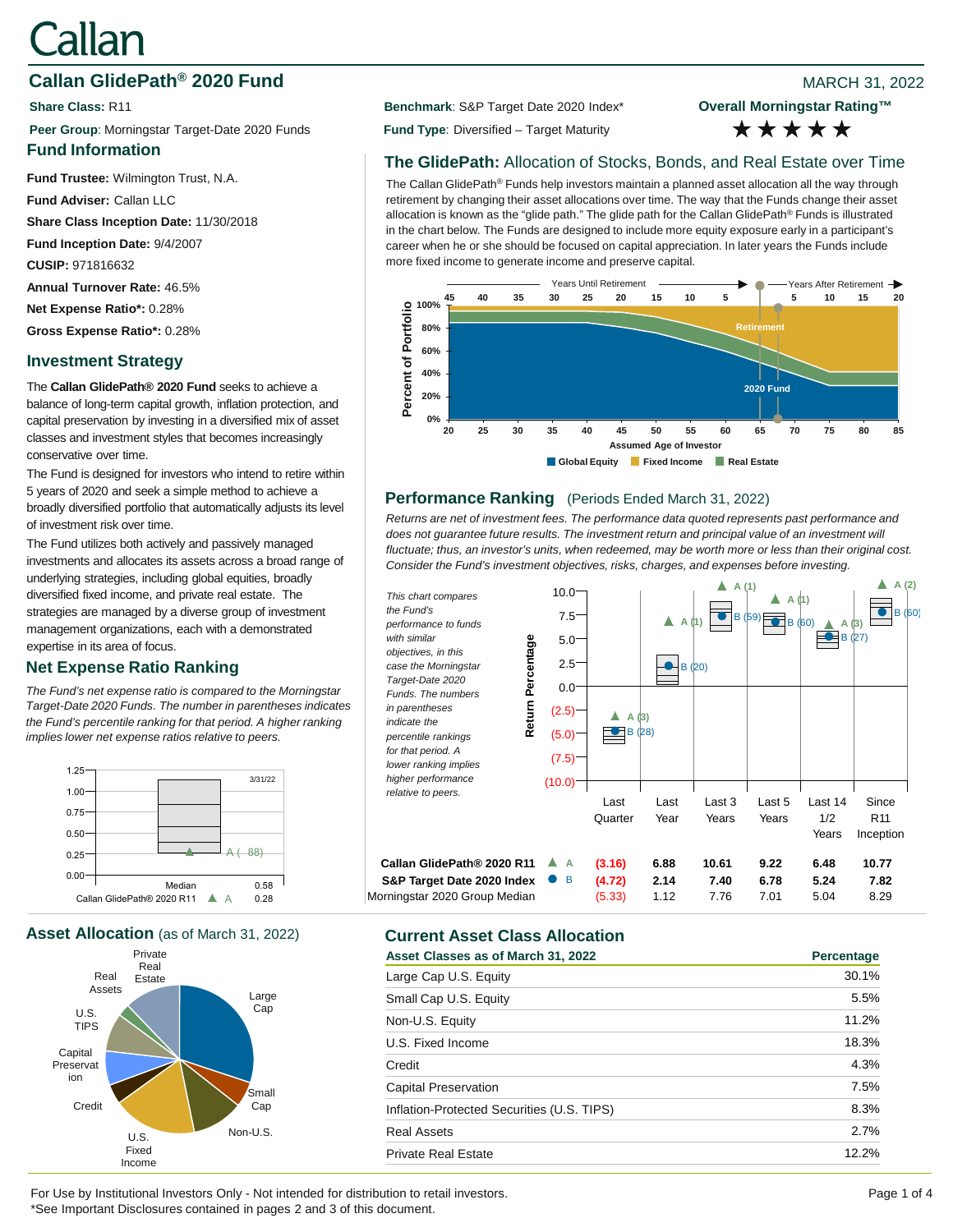#### **General Disclosures**

The Callan GlidePath® 2020 Fund (the "Fund") is part of a collective trust maintained by Wilmington Trust, N.A. (the "Trustee") that invests in underlying mutual fund and collective trust investments (the "Underlying Funds").

The performance data shown represents past performance and should not be considered indicative of future results. Principal value and investment return will fluctuate. An investor's units when redeemed may be worth more or less than the original investment. Fund portfolio statistics change over time. The Fund should not be invested in based solely on age or retirement date, and the stated asset allocation may be subject to change. Investments in the Fund are not insured or guaranteed by any bank, the FDIC, or any other governmental entity.

Participation in the Fund is governed by a Declaration of Trust and terms of the participation materials which must be reviewed and signed by the plan sponsor in order to invest in the Fund.

Neither the Securities and Exchange Commission nor any other regulatory body has approved or disapproved the Fund or passed upon the accuracy or adequacy of this disclosure statement.

Asset allocation exhibits may not add to 100% due to exclusion of cash or rounding.

#### **Fund Legal Structure**

The Fund is part of the Callan Open Architecture Trust, Trusteed by Wilmington Trust N.A. operated by the Trustee. The Trust is advised on a non-discretionary basis by Callan LLC ("Callan"), a registered investment advisor. The Trustee maintains ultimate fiduciary authority over the management of, and investments made in, the Fund. The Fund is not a mutual fund and is not registered as an investment company under the Investment Company Act of 1940, as amended.

#### **Investment Risk**

The Fund may invest in any or all of the following investments, each of which poses its own unique set of risks.

- **Foreign Securities Funds/Emerging Markets Funds:** Funds that invest in foreign securities involve special additional risks. These risks include, but are not limited to, currency risk, political risk, and risk associated with varying accounting standards. Investing in emerging markets may accentuate these risks.
- **Small Cap Funds:** Funds that invest in stocks of small companies involve additional risks. The securities of these companies may be more volatile and less liquid than the securities of larger companies. Smaller companies typically have a higher risk of failure, and are not as well established as larger blue-chip companies. Historically, smaller-company stocks have experienced a greater degree of market volatility than the overall market average.
- **Fixed Income Funds:** Funds that invest in lower-rated debt securities (commonly referred to as junk bonds) involve additional risks because of the lower credit quality of the securities in the portfolio. This may cause possible higher level of volatility and increased risk of default.
- **Funds containing Direct Property Investments or Real Estate Investment Trusts (REITs):** Funds that invest directly in real properties or indirectly through REITs involve special additional risks. These risks include: risks associated with a lack of liquidity during times of stress in the real estate markets; risks associated with valuation standards; risks associated with the financing of the underlying properties; and general risks affecting the real estate market. Historically REITs have experienced a greater degree of market volatility than the overall stock market average.

#### **Investment Fees**

The participant will incur management fees, trustee fees, and other operating expenses related to the Fund. Other operating expenses may include, but are not limited to, audit expenses, custody service fees, tax form preparation expenses, legal and other fees.

The participants in the Fund will also incur expenses from the Underlying Funds, which includes management fees, audit fees, trustee fees, and other expenses (the "Acquired Fund Fees and Expenses") in relation to the management of the Underlying Funds. Some of the Acquired Fund Fees and Expenses are expensed directly to the Underlying Funds and are not charged directly to the Fund. They are not direct costs paid by the Fund and are not used to calculate the Fund's net asset value. They have no impact on the costs associated with Fund operations. However, some of the Acquired Fund Fees and Expenses are accrued for in the Fund and therefore directly impact the Fund's net asset value.

The Fund's net expense ratio is 0.28% of net assets. This is an estimated rate. Below is a breakdown of the fees on the Fund. Fee components may not sum to Gross Expense Ratio or Net Expense Ratio due to rounding.

| Callan GlidePath <sup>®</sup> 2020 Fund                          |            |
|------------------------------------------------------------------|------------|
| Management Fee:                                                  | $0.00\%$   |
| Trustee Fee:                                                     | 0.03%      |
| Service Fee:                                                     | $0.00\%$   |
| Other Expenses:                                                  | 0.01%      |
| Acquired Fund Fees and Expenses (Underlying Funds):              | 0.24%      |
| Total Annual Fund Expense Ratio (Gross Expense Ratio):           | 0.28%      |
| Fee Waiver and Expense Reimbursement:                            | $(0.00\%)$ |
| <b>Total Annual Fund Operating Expenses (Net Expense Ratio):</b> | 0.28%      |

"Other Expenses" are based on estimated amounts for the current fiscal year. Callan has agreed to cap Other Expenses at 0.01% of net assets. Without the expense cap, total expenses would be higher. Callan can cease this arrangement at any time.

The example in the following table is intended to explain the ongoing costs of investing in the Fund and to compare these costs with the ongoing costs of investing in other collective funds. The first column provides information about actual account values and actual expenses. The second column provides information about hypothetical account values and hypothetical expenses based on the Fund's actual expense ratio and an assumed rate of return of 5.00% per year before expenses, which is not the Fund's actual return. The hypothetical account values and expenses may not be used to estimate the actual account balance or expenses paid for the period. This example is based on an investment of \$1,000 invested over a full one-year time period.

| Callan GlidePath <sup>®</sup> 2020 Fund                                     | <b>Actual</b><br>Value | <b>Hypothetical</b><br>Value <sup>1</sup> |
|-----------------------------------------------------------------------------|------------------------|-------------------------------------------|
| Beginning Account Value -<br>March 31, 2021                                 | \$1,000.00             | \$1,000.00                                |
| Ending Account Value -<br>March 31, 2022 (gross of all fees)                | \$1,071.58             | \$1,050.00                                |
| Expenses paid during the year                                               | \$0.43                 | \$0.42                                    |
| Expenses paid during the year (includes<br>Acquired Fund Fees and Expenses) | \$3.01                 | \$2.95                                    |
| <sup>1</sup> Assuming a 5% return                                           |                        |                                           |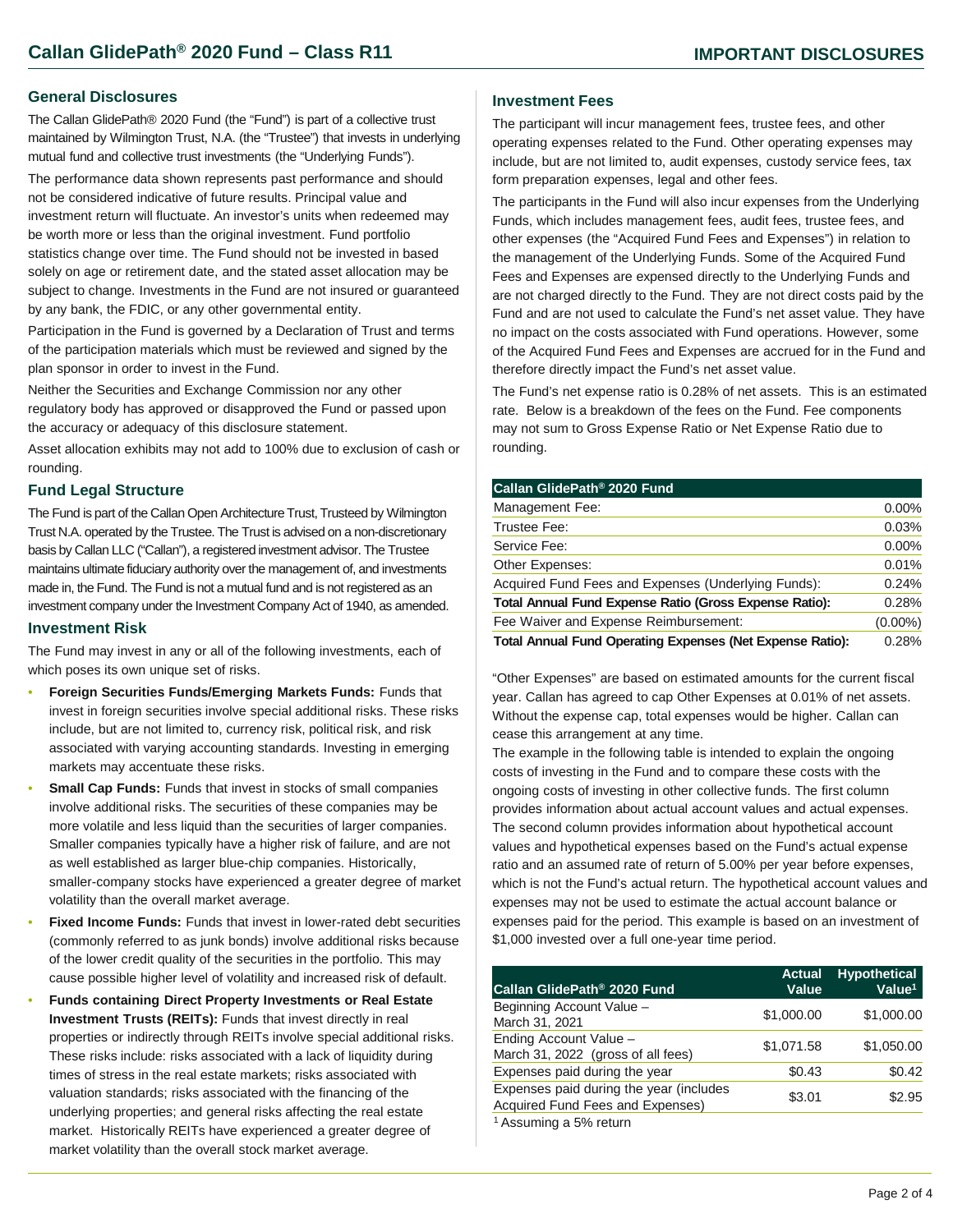#### **Underlying Funds**

The Fund is a unitized "fund-of-funds" which means that it is made up of a broad array of Underlying Funds that act as building blocks for the overall portfolio.

The tables below detail the funds employed within each of the asset classes that make up the overall asset allocation for the Fund.

#### **Large Cap U.S. Equity**

| <b>Underlying Fund</b>                | <b>Ticker</b> | <b>Strategy</b>    |
|---------------------------------------|---------------|--------------------|
| <b>BlackRock Russell 1000</b>         | NA.           | Russell 1000 Index |
| <b>Small Cap U.S. Equity</b>          |               |                    |
| <b>Underlying Fund</b>                | <b>Ticker</b> | <b>Strategy</b>    |
| <b>BlackRock AlphaTilts Small Cap</b> | <b>BDSKX</b>  | Small Cap Core     |
|                                       |               |                    |

| Pleiades Small Cap          | NΑ        | Small Cap Core |
|-----------------------------|-----------|----------------|
| PIMCO StocksPLUS© Small CIT | ΝA        | Small Cap Core |
| BlackRock S&P 600           | <b>NA</b> | S&P 600 Index  |

#### **Non-U.S. Equity**

| <b>Underlying Fund</b>                | <b>Ticker</b> | <b>Strategy</b>             |
|---------------------------------------|---------------|-----------------------------|
| American Funds EuroPacific Growth     | <b>RERGX</b>  | <b>International Equity</b> |
| Dodge & Cox International             | <b>DODFX</b>  | <b>International Equity</b> |
| Marathon-London Global Ex US          | <b>NA</b>     | <b>International Equity</b> |
| Sprucegrove All Country World ex U.S. | <b>NA</b>     | <b>International Equity</b> |
| DFA Emerging Markets Core Equity      | <b>DFCEX</b>  | <b>Emerging Markets</b>     |
| American Century EM                   | <b>NA</b>     | <b>Emerging Markets</b>     |
| Lazard EAFE Small Cap                 | <b>NA</b>     | <b>International Small</b>  |
| <b>BlackRock MSCI EAFE</b>            | <b>NA</b>     | <b>MSCI EAFE Index</b>      |

#### **Diversified Real Asset**

| <b>Underlying Fund</b>       | <b>Ticker</b> | <b>Strategy</b>            |
|------------------------------|---------------|----------------------------|
| <b>BBH TIPS</b>              | <b>NA</b>     | U.S. TIPS                  |
| Lazard Global Infrastructure | <b>GLIFX</b>  | Infrastructure             |
| <b>GMO Resources Fund</b>    | <b>GAAHX</b>  | Natural Resources          |
| DFA Global Real Estate       | <b>DFGEX</b>  | Global REITs               |
| <b>Prudential PRREF II</b>   | <b>NA</b>     | <b>Private Real Estate</b> |
| Principal US Property Fund   | NA.           | <b>Private Real Estate</b> |

## **U.S. Fixed Income**

| <b>Underlying Fund</b>           | <b>Ticker</b> | <b>Strategy</b>       |
|----------------------------------|---------------|-----------------------|
| <b>BlackRock Total Return</b>    | <b>NA</b>     | Core Plus Bond        |
| <b>FIAM Core Plus Commingled</b> | <b>NA</b>     | Core Plus Bond        |
| Loomis Core Disciplined Alpha    | <b>NA</b>     | Core Bond             |
| BlackRock U.S. Debt Index        | <b>NA</b>     | Blmberg Aggregate Idx |
| Credit<br><b>Underlying Fund</b> | <b>Ticker</b> | <b>Strategy</b>       |
|                                  |               |                       |
| AllianceBernstein                | AGDZX         | High Income           |
| MacKay Shields                   | <b>NA</b>     | High Yield Bond       |
| Prudential                       | <b>NA</b>     | <b>High Yield</b>     |
| Vova Senior Loan                 | ΝA            | Senior Loan           |

| <b>Capital Preservation</b>                       |               |                 |
|---------------------------------------------------|---------------|-----------------|
| <b>Underlying Fund</b>                            | <b>Ticker</b> | <b>Strategy</b> |
| <b>Galliard Stable Return</b>                     | NA            | Stable Value    |
| BlackRock 1-3 Year Gov/Cred Index                 | NA            | Short Term Bond |
| <b>Inflation Protected Securities (U.S. TIPS)</b> |               |                 |

| Inflation Protected Securities (U.S. TIPS) |               |                 |
|--------------------------------------------|---------------|-----------------|
| <b>Underlying Fund</b>                     | <b>Ticker</b> | <b>Strategy</b> |
| Brown Brothers Harriman Inflation-Idx      | <b>NA</b>     | U.S. TIPS       |

#### **Performance**

Total return performance reflects all investment fees, Trustee fees, capital gains, income, dividends, and any applicable expenses incurred in the operation of the Fund. Prior to inception of Class R11 (11/30/2018) performance shown reflects the fund's oldest share class, Class MO.

The primary benchmark shown for the Fund is the S&P Target Date 2020 Index. The index automatically adjusts its asset allocation over time to reflect reductions in potential risk as an investor's target date approaches. The Fund's portfolio may differ significantly from the securities in the index.

The peer group shown for the Fund is the Morningstar Target-Date 2020 Funds. The Morningstar Target-Date 2020 Funds universe contains target-date portfolios that provide diversified exposure to stocks, bonds, and cash for those investors who have a specific date in mind (in this case, the years 2016-2020) for retirement. These portfolios aim to provide investors with an optimal level of return and risk, based solely on the target date. Management adjusts the allocation among asset classes to more-conservative mixes as the target date approaches, following a preset glide path. A target-date portfolio is part of a series of funds offering multiple retirement dates to investors.

The Fund's performance and net expense ratio is ranked against this Morningstar universe for comparison purposes only.

#### **About the Fund's Sub-Advisor**

Founded in 1973, Callan is one of the largest independently-owned investment management and consulting firms in the United States. Headquartered in San Francisco, with offices across the country, Callan provides research, education, decision support, and advice to institutional investors representing approximately \$2 trillion in total assets.